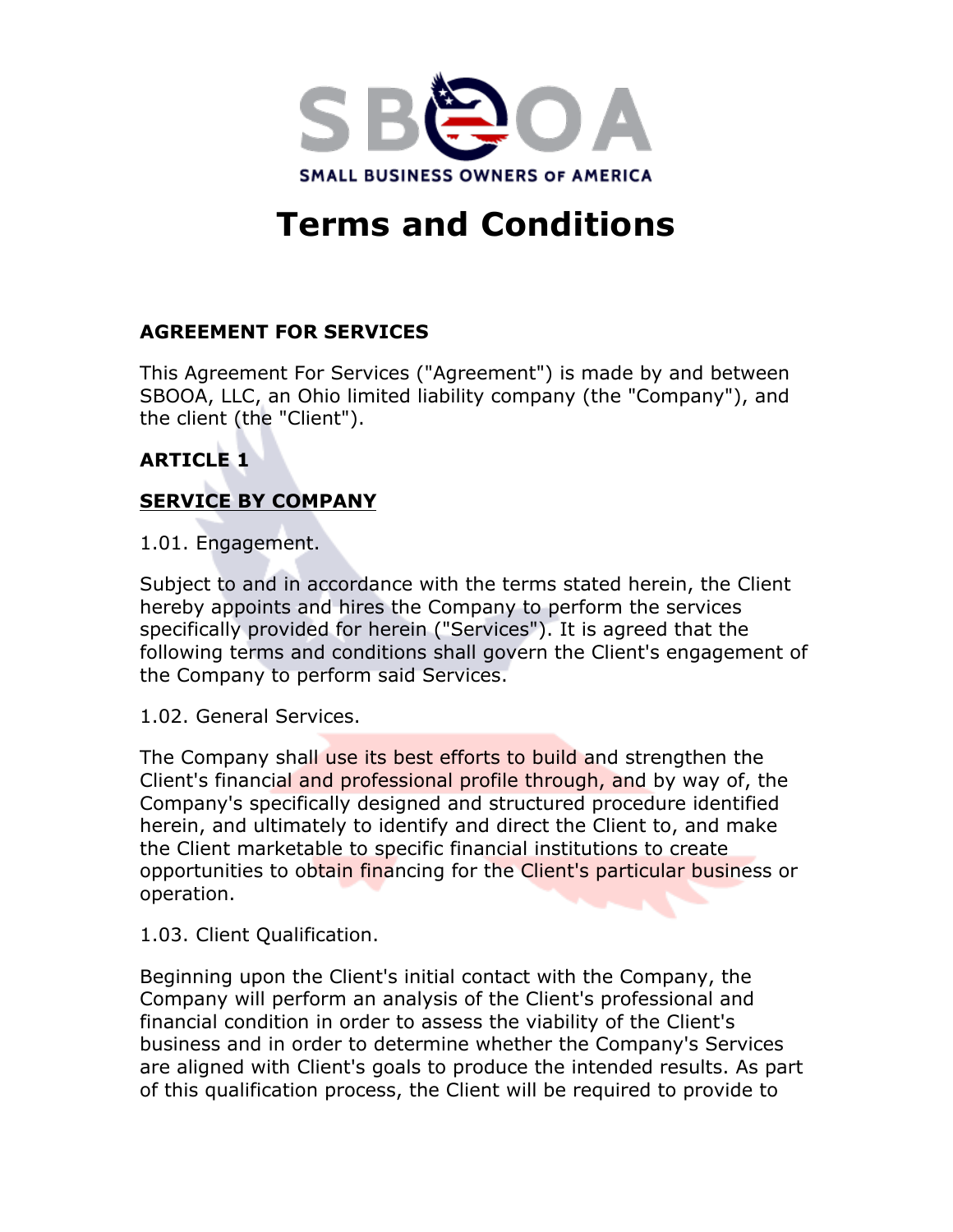

the Company certain documentation, records and paperwork ("Records") regarding the Client's business. These Records will include the Client's, or the entity under which it operates, tax records and tax returns, business plan, projected financials and evidence of formation, incorporation or partnership. Following receipt by the Company of the Client's Records, the Company will create a private on-line account for the Client, accessible only by the Client and the Company, which will catalogue and organize for viewing, all of the Client's Records. Such Records will then be reviewed by the Company to determine whether the Client and its Records meets certain criteria of completeness, accuracy and viability related the Client's business in order to qualify to receive the Company's Services. The failure by the Client to provide such Records can result in a delay in qualification of the Client or a denial by the Company of qualification. Following the initial analysis of the Client and the requested Records, the Company reserves the right in its sole discretion to refuse to provide to the Client the services stated herein.

#### 1.04. Performance of Services.

The Company shall determine, in its sole discretion, the timing of, and the method, details and means by which it will perform the Services. The Company will however reasonably attempt to render its Services within time periods iterated by the Client due to Client specific circumstances. The Client at all times will be expected to follow the direction and procedure of and to take the actions directed by the Company with regard to those steps necessary to achieve the stated result. Any such failure on the part of the Client to follow the directions and procedures of the Company will negatively impact the ability of the Client to achieve the desired results specified in this Agreement. The Company will, upon written request by the Client, provide a reconciliation of all Services performed by the Company on behalf of the Client.

1.05. Excluded Services.

The Client hereby acknowledges that the Company is neither a law firm, accounting firm, lending institution or financial broker, and can not advise the Client on, nor provide any advice regarding any legal, tax accounting or underwriting related issue or matter other than pre approval. Further the Company does not offer financing, broker loans,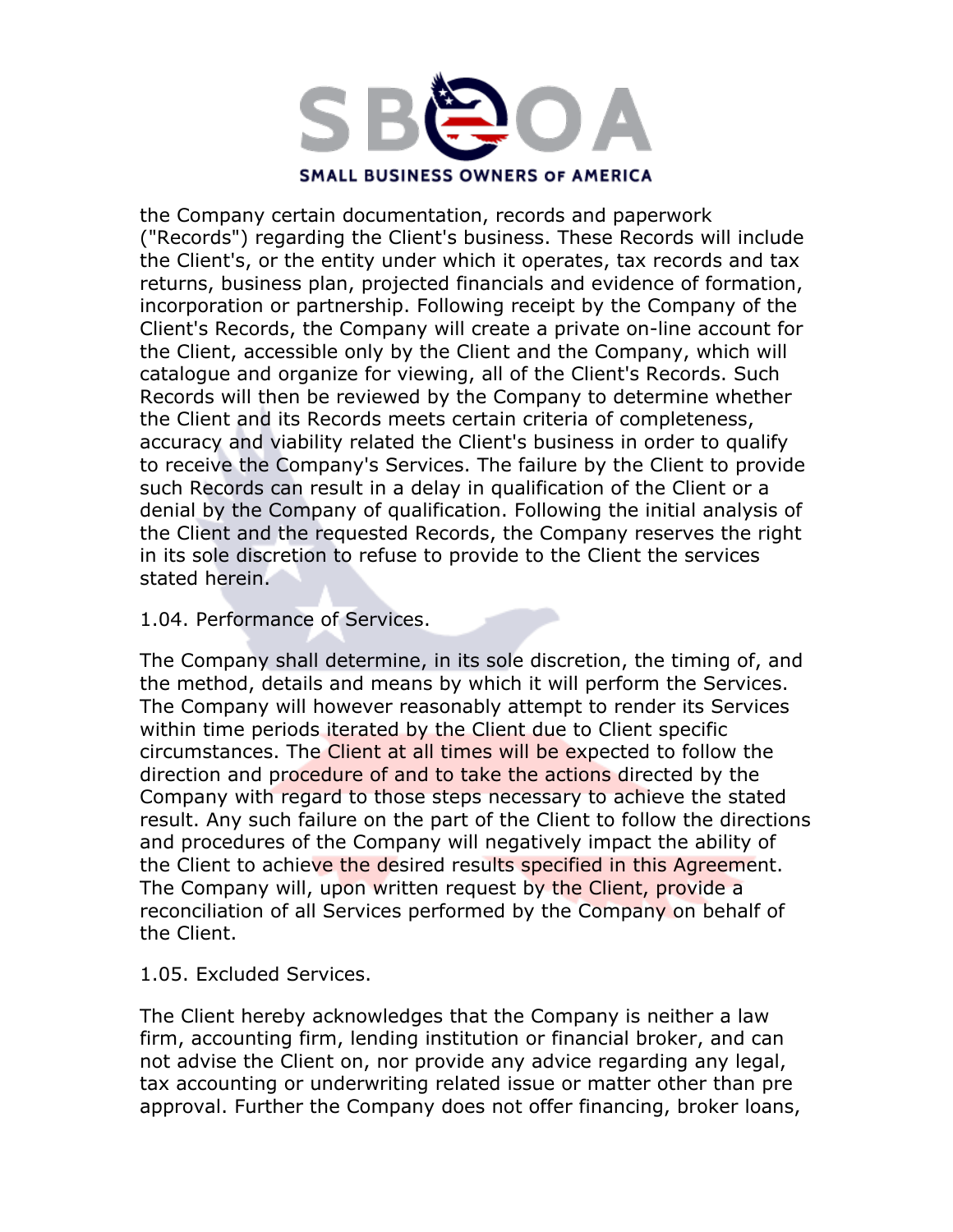

or negotiate any legal, tax or financial matter with any third party or governmental agency on the Client's behalf.

1.06. No Guaranty of Outcome.

Client acknowledges that the Company is only providing advice, which is reasonably calculated to improve the Client's credit score, Paydex Score and business profile ("Business Ratings"), and further that the Company's success in improving the Client's Business Ratings is directly related to the Client's efforts to follow all Company instruction and direction. The Company does not warrant or guarantee that the Client will recognize an improvement in its Business Ratings as many other factors affect these numbers aside from those matters on which the Company may advise on. Further, in cases where the Client does recognize an improvement in its Business Ratings, the Company, in identifying potential lenders, does not warrant that any such identified lender will extend financing to the Client, as each lender operates pursuant to its own set of lending conditions and underwriting guidelines which are subject to periodic adjustment by such lender and over which the Company has no control.

1.07. Responsibility of the Client.

The Company is not affiliated with or related to Dun & Bradstreet and shall not be liable or responsible for errors made by Dun & Bradstreet in reporting any information regarding the Client. The Client shall be solely responsible for working directly with Dun & Bradstreet as may be necessary in order to clarify or correct any reporting errors made by Dun & Bradstreet. It shall also be the Client's sole responsibility to ensure that it operates its business in full compliance with all laws, codes, regulations and ordinances of any governmental entity having jurisdiction over the Client's business ("Laws"). The Company's review and evaluation of the Client and its business is not a warrant or guaranty that the Client is in compliance with all such Laws.

1.08. Termination.

This Agreement may be terminated at any time by the Client. The Company may terminate this Agreement at any time, if in its sole discretion, the Company believes either that the Client is not following the instruction or direction of the Company, or that the Client would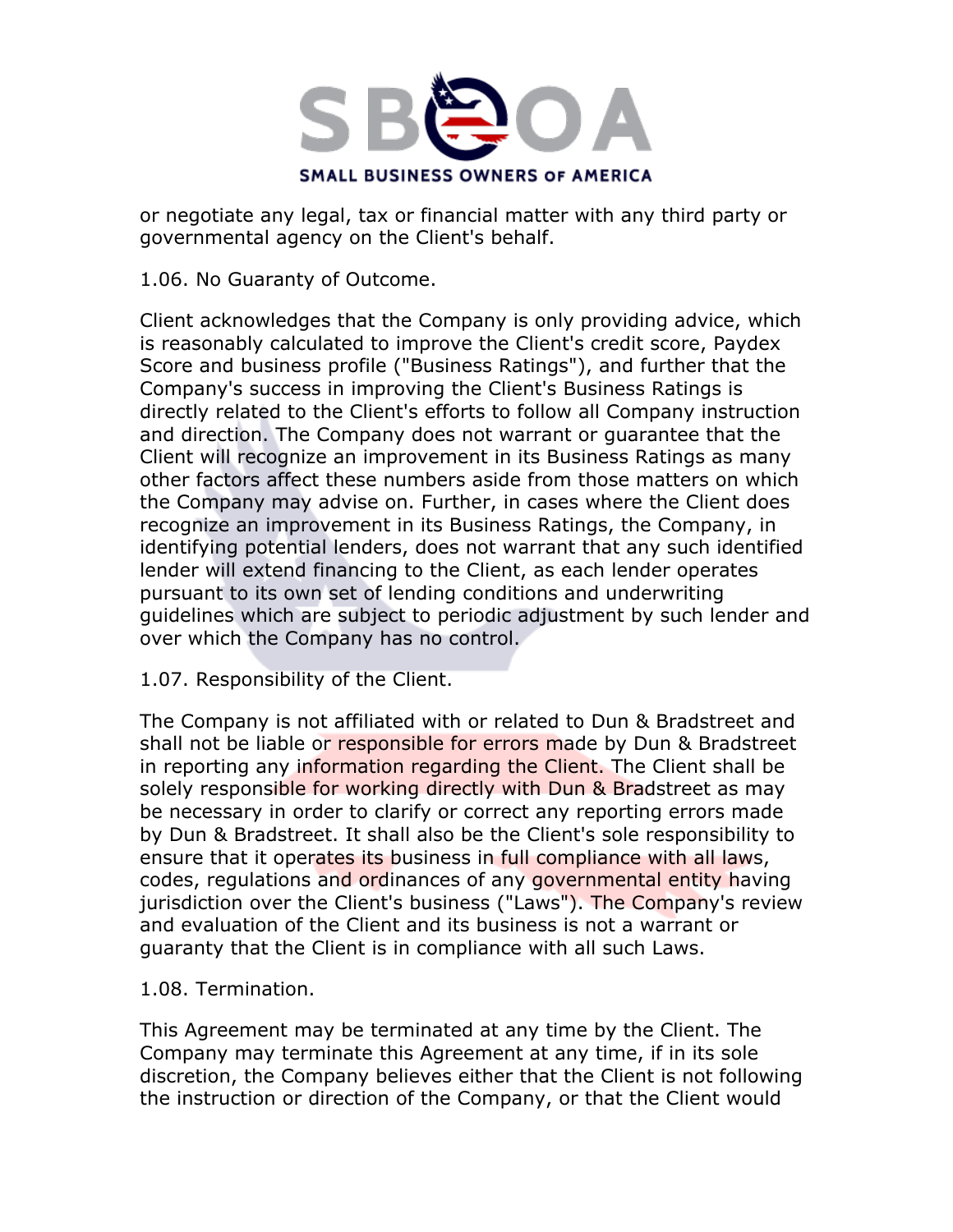

not realize any further benefit from the Company's rendering of any of its Services on behalf of the Client.

## **ARTICLE 2**

## **COMPENSATION**

2.01. Consulting Fee.

In consideration of the services performed by Company pursuant to Section 1.03 in collecting and categorizing Client's Records, creating Client's on-line account and reviewing such for completeness, the Client agrees to pay to the Company a non-refundable fee to be determined before agreement of services ("Consulting Fee"). The Consulting Fee will be due and payable immediately upon demand by the Company following the Client's initial contract with the Company. Consulting fee can be for multiple services, including but not limited to; Business Plan, PPM, Incorporation Services, Non-Profit Services, Financing. Any fees for financing are due only upon successfully obtaining financing for the Client. Any product based Consulting Fees are due immediately upon contract. The Company can withhold performance of the Client evaluation and qualification until such time as the Qualification Fee is paid in full.

## **ARTICLE 3**

## **GENERAL PROVISIONS**

3.01. Confidentiality and Proprietary Property.

The Company covenants and agrees that all Records provided by the Client shall remain solely the proprietary interest of the Client and the Company shall return all such Records upon written demand of the Client. Company and Client mutually covenant and agree with each other that neither party shall disclose any information to any person or entity, which is not generally known to the public, and which is disclosed to or acquired by either party directly or indirectly due to the relationship between Company and Client pursuant to this Agreement, including but not limited to information relating to the research, operations, clients and business activities of either party or their affiliates. Neither party shall use the other's trade name or any trade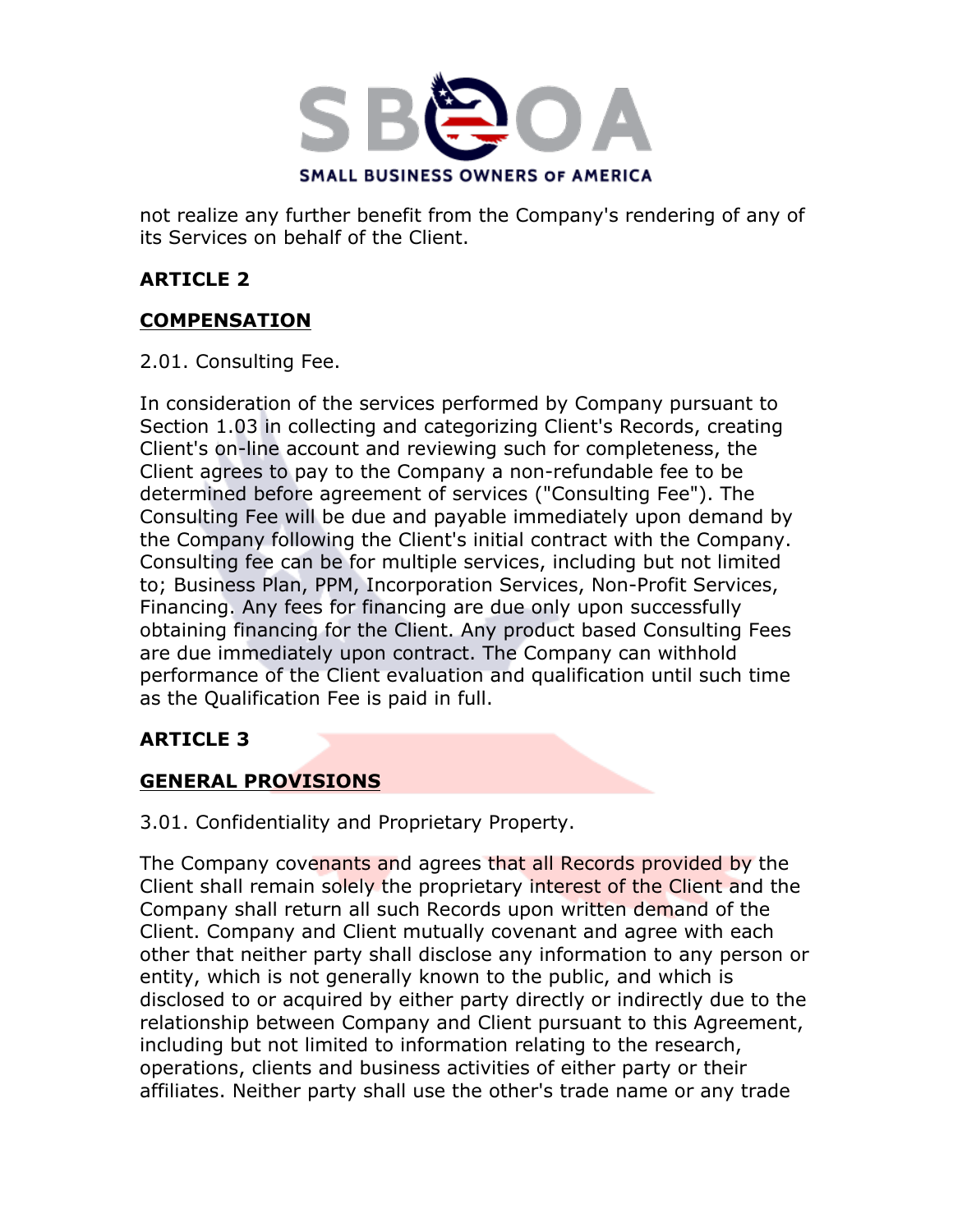

mark without the prior written consent. Further, the Company shall not divert or attempt to divert or take advantage of or attempt to take advantage of any actual or potential business or opportunities of the Client or its subsidiaries, affiliates, distributors or representatives, which the Company became aware of as the result of Client's engagement of the Company.

#### 3.02. Dispute Resolution.

Any dispute arising between the Company and the Client related to this Agreement shall be settled only through binding arbitration conducted pursuant to the rules of the American Arbitration Association and at a venue exclusively in Columbus, Ohio and shall be governed by and construed in accordance with the laws of the State of Ohio. The Arbitrator's decision shall be final and binding upon the parties, and may be entered and enforced in any court of competent jurisdiction by the prevailing party. The party against whom the Arbitrator rules shall be solely responsible for all costs associated with the arbitration proceedings. In the event any such arbitration results in a finding against the Company, the Company's liability notwithstanding any such finding, shall not exceed the total compensation paid by the Client to the Company pursuant to this Agreement.

#### 3.03. Relationship of Parties and Indemnification.

Nothing contained in this Agreement shall be deemed to constitute, whether expressed or implied, a partnership, joint venture, employment or agency between the Company and Client, other than the relationship for the sole purpose of providing the Services specifically detailed in this Agreement, and neither Client nor Company shall represent otherwise to any other person or entity. Client shall indemnify the Company and defend, waive and hold the Company harmless from all claims, liability, damage, loss, fees, fines, penalties and expense, including, without limitation, attorneys' fees, arising out of any act or omission by the Client in the operation of it business or incurred due to the failure of the Client to follow the instruction and direction of the Company or to operates its business in compliance with all Laws. The provisions of this Section 3.04 shall survive termination or expiration of this Agreement.

3.04. Partial Invalidity.